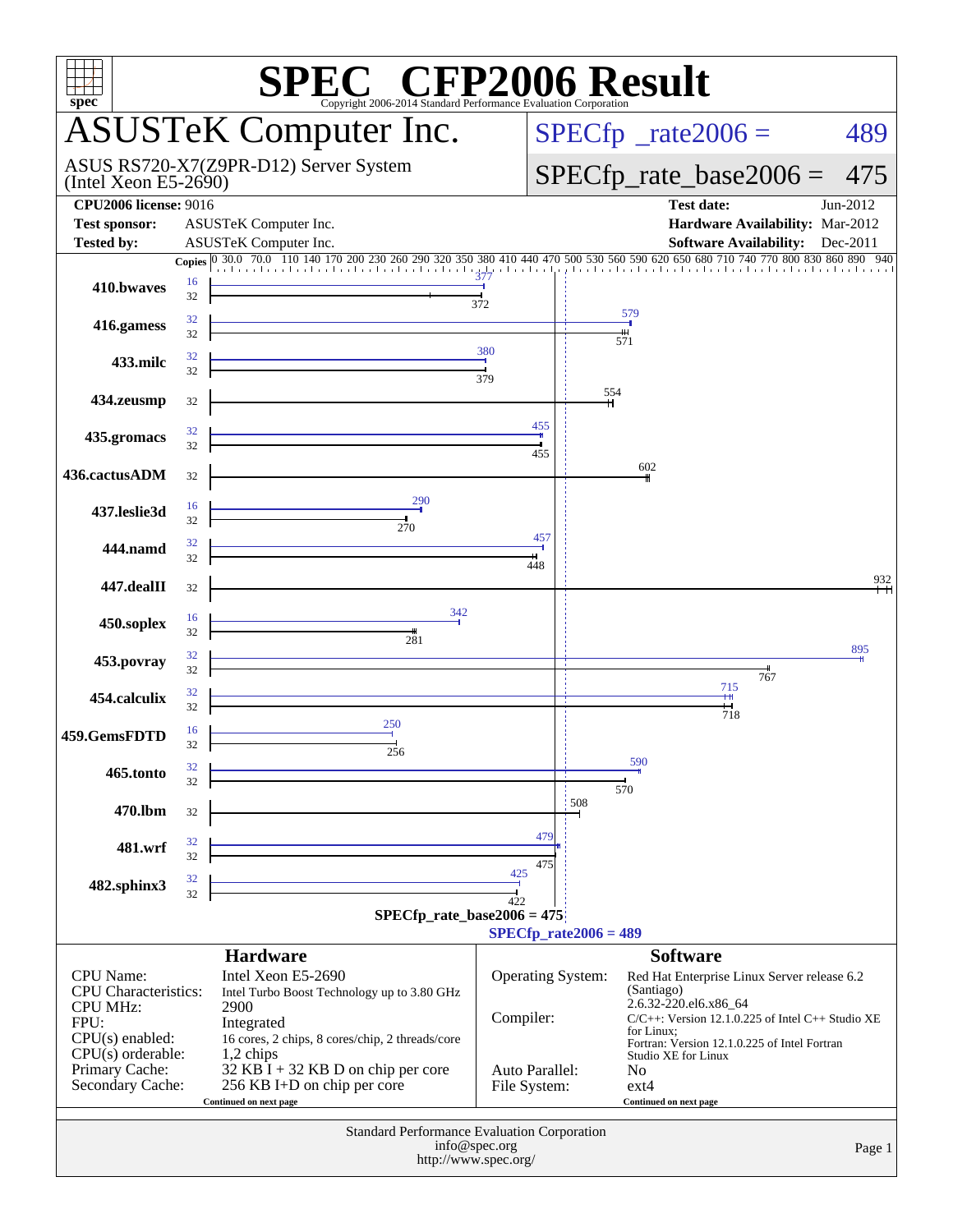

# ASUSTeK Computer Inc.

(Intel Xeon E5-2690) ASUS RS720-X7(Z9PR-D12) Server System  $SPECfp_rate2006 = 489$  $SPECfp_rate2006 = 489$ 

# [SPECfp\\_rate\\_base2006 =](http://www.spec.org/auto/cpu2006/Docs/result-fields.html#SPECfpratebase2006) 475

| <b>CPU2006 license: 9016</b>                                               |                                                                                                                                                    |                                                                                    | <b>Test date:</b><br>$Jun-2012$                                  |  |  |  |
|----------------------------------------------------------------------------|----------------------------------------------------------------------------------------------------------------------------------------------------|------------------------------------------------------------------------------------|------------------------------------------------------------------|--|--|--|
| <b>Test sponsor:</b>                                                       | ASUSTeK Computer Inc.                                                                                                                              | <b>Hardware Availability: Mar-2012</b>                                             |                                                                  |  |  |  |
| <b>Tested by:</b>                                                          | ASUSTeK Computer Inc.                                                                                                                              |                                                                                    | <b>Software Availability:</b><br>$Dec-2011$                      |  |  |  |
| L3 Cache:<br>Other Cache:<br>Memory:<br>Disk Subsystem:<br>Other Hardware: | $20 \text{ MB I+D}$ on chip per chip<br>None<br>96 GB (12 x 8 GB 2Rx4 PC3-12800R-11, ECC)<br>Seagate ST3500320AS 1 x 500 GB SATA, 7200 RPM<br>None | <b>System State:</b><br><b>Base Pointers:</b><br>Peak Pointers:<br>Other Software: | Run level 3 (multi-user)<br>$32/64$ -bit<br>$32/64$ -bit<br>None |  |  |  |

| <b>Results Table</b> |               |                                                                                                          |       |                |            |                |                 |               |                |              |                |              |                |              |
|----------------------|---------------|----------------------------------------------------------------------------------------------------------|-------|----------------|------------|----------------|-----------------|---------------|----------------|--------------|----------------|--------------|----------------|--------------|
|                      | <b>Base</b>   |                                                                                                          |       |                |            |                | <b>Peak</b>     |               |                |              |                |              |                |              |
| <b>Benchmark</b>     | <b>Copies</b> | <b>Seconds</b>                                                                                           | Ratio | <b>Seconds</b> | Ratio      | <b>Seconds</b> | Ratio           | <b>Copies</b> | <b>Seconds</b> | <b>Ratio</b> | <b>Seconds</b> | <b>Ratio</b> | <b>Seconds</b> | <b>Ratio</b> |
| 410.bwayes           | 32            | 1168                                                                                                     | 372   | 1163           | 374        | 1440           | 302             | 16            | 577            | 377          | 576            | 378          | 578            | 376          |
| 416.gamess           | 32            | 1098                                                                                                     | 571   | 1090           | 575        | 1105           | 567             | 32            | 1085           | 578          | 1081           | 580          | 1083           | 579          |
| $433$ .milc          | 32            | 777                                                                                                      | 378   | 775            | 379        | 776            | <b>379</b>      | 32            | 773            | 380          | 774            | 380          | 776            | 379          |
| 434.zeusmp           | 32            | 525                                                                                                      | 554   | 531            | 548        | 525            | 554l            | 32            | 525            | 554          | 531            | 548          | 525            | 554          |
| 435.gromacs          | 32            | 502                                                                                                      | 455   | 503            | 454        | 501            | 456             | 32            | 502            | 455          | 503            | 454          | 500            | 457          |
| 436.cactusADM        | 32            | 635                                                                                                      | 602   | 632            | 605        | 637            | 600             | 32            | 635            | 602          | 632            | 605          | 637            | 600          |
| 437.leslie3d         | 32            | 1113                                                                                                     | 270   | 1114           | 270        | 1119           | 269             | 16            | 518            | 290          | 518            | 291          | 520            | 289          |
| 444.namd             | 32            | 571                                                                                                      | 450   | 578            | 444        | 572            | 448             | 32            | 562            | 457          | 559            | 459          | 561            | 457          |
| 447.dealII           | 32            | 398                                                                                                      | 920   | 390            | 938        | 393            | 932             | 32            | 398            | 920          | 390            | 938          | 393            | 932          |
| $450$ .soplex        | 32            | 959                                                                                                      | 278   | 944            | 283        | 948            | <b>281</b>      | 16            | 390            | 342          | 389            | 343          | 390            | 342          |
| $453$ .povray        | 32            | 222                                                                                                      | 767   | 222            | 767        | 221            | 770l            | 32            | 190            | 895          | 189            | 899          | <b>190</b>     | 895          |
| 454.calculix         | 32            | 368                                                                                                      | 718   | 367            | <b>719</b> | 373            | 708             | 32            | 369            | 715          | 373            | 708          | 367            | 719          |
| 459.GemsFDTD         | 32            | 1329                                                                                                     | 256   | 1329           | 255        | 1326           | 256             | 16            | 677            | 251          | 679            | 250          | 678            | 250          |
| 465.tonto            | 32            | 552                                                                                                      | 570   | 550            | 572        | 552            | 570l            | 32            | 534            | 590          | 534            | 590          | 532            | 592          |
| 470.lbm              | 32            | 865                                                                                                      | 508   | 865            | 508        | 865            | 50 <sub>8</sub> | 32            | 865            | 508          | 865            | 508          | 865            | 508          |
| 481.wrf              | 32            | 752                                                                                                      | 475   | 752            | 475        | 752            | <u>475</u>      | 32            | 742            | 482          | 748            | 478          | 747            | 479          |
| $482$ .sphinx $3$    | 32            | 1480                                                                                                     | 421   | 1475           | 423I       | 1477           | 422             | 32            | 1466           | 425          | 1466           | 425          | 1465           | 426          |
|                      |               | Results appear in the order in which they were run. Bold underlined text indicates a median measurement. |       |                |            |                |                 |               |                |              |                |              |                |              |

#### **[Submit Notes](http://www.spec.org/auto/cpu2006/Docs/result-fields.html#SubmitNotes)**

 The numactl mechanism was used to bind copies to processors. The config file option 'submit' was used to generate numactl commands to bind each copy to a specific processor. For details, please see the config file.

### **[Operating System Notes](http://www.spec.org/auto/cpu2006/Docs/result-fields.html#OperatingSystemNotes)**

Stack size set to unlimited using "ulimit -s unlimited"

### **[Platform Notes](http://www.spec.org/auto/cpu2006/Docs/result-fields.html#PlatformNotes)**

 Sysinfo program /cpu2006/config/sysinfo.rev6800 \$Rev: 6800 \$ \$Date:: 2011-10-11 #\$ 6f2ebdff5032aaa42e583f96b07f99d3 running on localhost Thu Jun 28 15:04:35 2012

Continued on next page

Standard Performance Evaluation Corporation [info@spec.org](mailto:info@spec.org) <http://www.spec.org/>

Page 2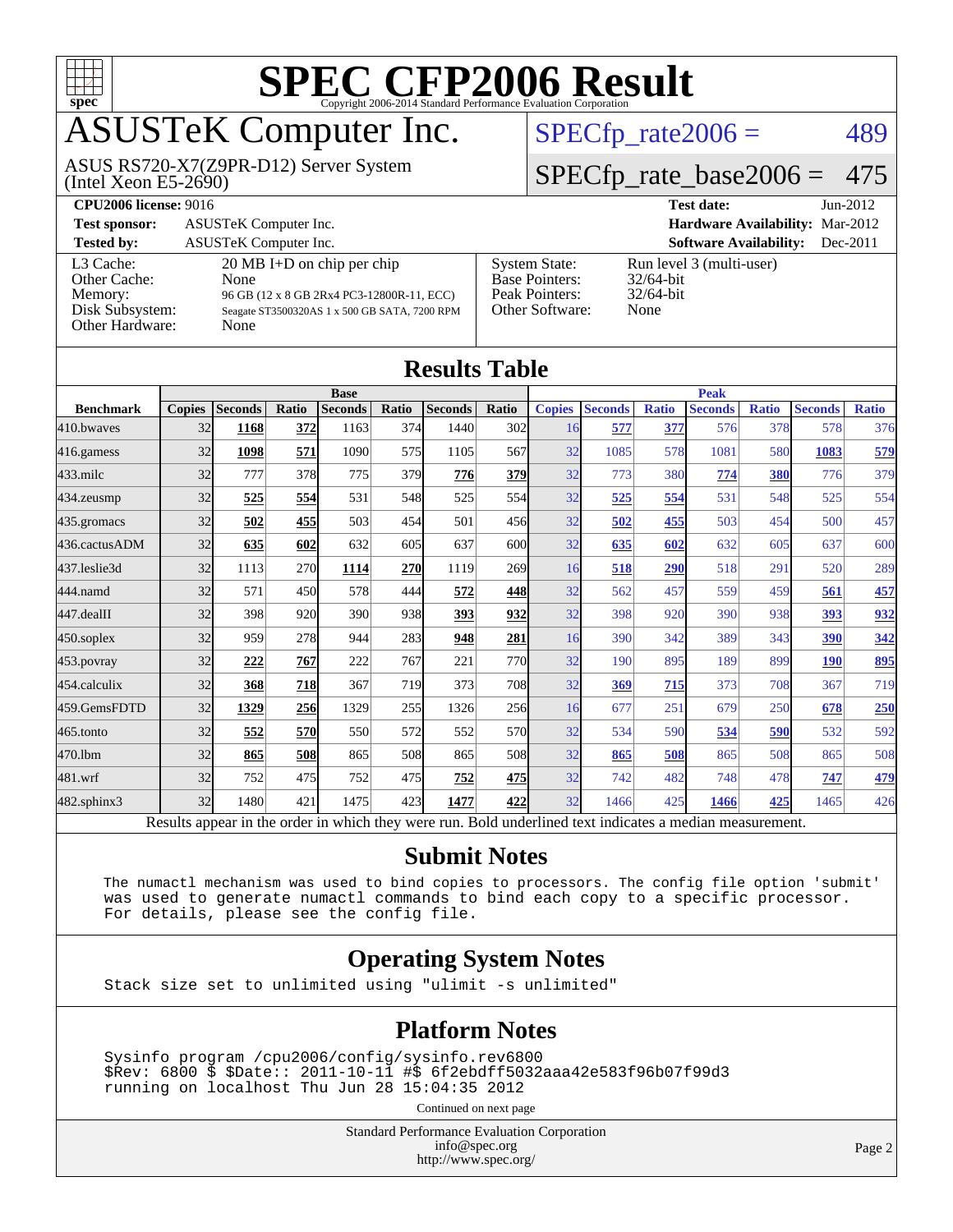

## ASUSTeK Computer Inc.

(Intel Xeon E5-2690) ASUS RS720-X7(Z9PR-D12) Server System  $SPECTp_rate2006 = 489$ 

[SPECfp\\_rate\\_base2006 =](http://www.spec.org/auto/cpu2006/Docs/result-fields.html#SPECfpratebase2006) 475

**[Test sponsor:](http://www.spec.org/auto/cpu2006/Docs/result-fields.html#Testsponsor)** ASUSTeK Computer Inc. **[Hardware Availability:](http://www.spec.org/auto/cpu2006/Docs/result-fields.html#HardwareAvailability)** Mar-2012 **[Tested by:](http://www.spec.org/auto/cpu2006/Docs/result-fields.html#Testedby)** ASUSTeK Computer Inc. **[Software Availability:](http://www.spec.org/auto/cpu2006/Docs/result-fields.html#SoftwareAvailability)** Dec-2011

**[CPU2006 license:](http://www.spec.org/auto/cpu2006/Docs/result-fields.html#CPU2006license)** 9016 **[Test date:](http://www.spec.org/auto/cpu2006/Docs/result-fields.html#Testdate)** Jun-2012

#### **[Platform Notes \(Continued\)](http://www.spec.org/auto/cpu2006/Docs/result-fields.html#PlatformNotes)**

 This section contains SUT (System Under Test) info as seen by some common utilities. To remove or add to this section, see: <http://www.spec.org/cpu2006/Docs/config.html#sysinfo> From /proc/cpuinfo model name : Intel(R) Xeon(R) CPU E5-2690 @ 2.90GHz 2 "physical id"s (chips) 32 "processors" cores, siblings (Caution: counting these is hw and system dependent. The following excerpts from /proc/cpuinfo might not be reliable. Use with caution.) cpu cores : 8 siblings : 16 physical 0: cores 0 1 2 3 4 5 6 7 physical 1: cores 0 1 2 3 4 5 6 7 cache size : 20480 KB From /proc/meminfo<br>MemTotal: 99 99049484 kB HugePages\_Total: 0 Hugepagesize: 2048 kB /usr/bin/lsb\_release -d Red Hat Enterprise Linux Server release 6.2 (Santiago) From /etc/\*release\* /etc/\*version\* redhat-release: Red Hat Enterprise Linux Server release 6.2 (Santiago) system-release: Red Hat Enterprise Linux Server release 6.2 (Santiago) system-release-cpe: cpe:/o:redhat:enterprise\_linux:6server:ga:server uname -a: Linux localhost 2.6.32-220.el6.x86\_64 #1 SMP Wed Nov 9 08:03:13 EST 2011 x86\_64 x86\_64 x86\_64 GNU/Linux run-level 3 Jun 27 16:52 SPEC is set to: /cpu2006<br>Filesystem Type Si Size Used Avail Use% Mounted on /dev/sda1 ext4 459G 116G 320G 27% / Additional information from dmidecode: (End of data from sysinfo program) **[General Notes](http://www.spec.org/auto/cpu2006/Docs/result-fields.html#GeneralNotes)**

Environment variables set by runspec before the start of the run: LD\_LIBRARY\_PATH = "/cpu2006/libs/32:/cpu2006/libs/64"

Binaries compiled on a system with 1x Core i7-860 CPU + 8GB

Continued on next page

Standard Performance Evaluation Corporation [info@spec.org](mailto:info@spec.org) <http://www.spec.org/>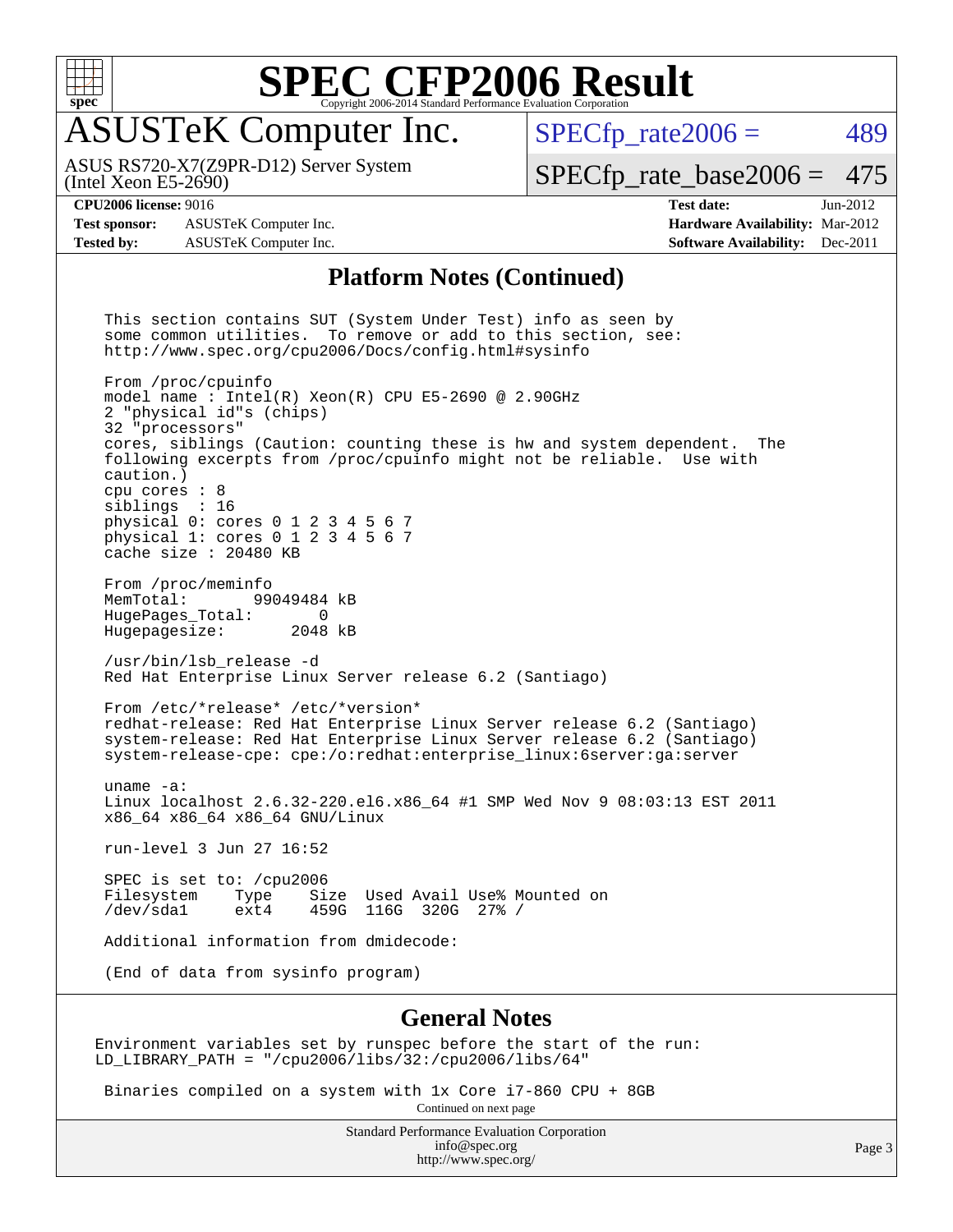

## ASUSTeK Computer Inc.

(Intel Xeon E5-2690) ASUS RS720-X7(Z9PR-D12) Server System  $SPECTp_rate2006 = 489$ 

[SPECfp\\_rate\\_base2006 =](http://www.spec.org/auto/cpu2006/Docs/result-fields.html#SPECfpratebase2006) 475

**[Test sponsor:](http://www.spec.org/auto/cpu2006/Docs/result-fields.html#Testsponsor)** ASUSTeK Computer Inc. **[Hardware Availability:](http://www.spec.org/auto/cpu2006/Docs/result-fields.html#HardwareAvailability)** Mar-2012

**[CPU2006 license:](http://www.spec.org/auto/cpu2006/Docs/result-fields.html#CPU2006license)** 9016 **[Test date:](http://www.spec.org/auto/cpu2006/Docs/result-fields.html#Testdate)** Jun-2012 **[Tested by:](http://www.spec.org/auto/cpu2006/Docs/result-fields.html#Testedby)** ASUSTeK Computer Inc. **[Software Availability:](http://www.spec.org/auto/cpu2006/Docs/result-fields.html#SoftwareAvailability)** Dec-2011

#### **[General Notes \(Continued\)](http://www.spec.org/auto/cpu2006/Docs/result-fields.html#GeneralNotes)**

 memory using RHEL5.5 Transparent Huge Pages enabled with: echo always > /sys/kernel/mm/redhat\_transparent\_hugepage/enabled Filesystem page cache cleared with:<br>echo 1> /proc/sys/ym/drop cac /proc/sys/vm/drop\_caches runspec command invoked through numactl i.e.: numactl --interleave=all runspec <etc>

 The ASUS RS700-X7(Z9PR-D12) and the ASUS RS720-X7(Z9PR-D12) models are electronically equivalent. The results have been measured on a ASUS RS720-X7(Z9PR-D12) model.

### **[Base Compiler Invocation](http://www.spec.org/auto/cpu2006/Docs/result-fields.html#BaseCompilerInvocation)**

[C benchmarks](http://www.spec.org/auto/cpu2006/Docs/result-fields.html#Cbenchmarks):  $\text{icc}$   $-\text{m64}$ 

[C++ benchmarks:](http://www.spec.org/auto/cpu2006/Docs/result-fields.html#CXXbenchmarks) [icpc -m64](http://www.spec.org/cpu2006/results/res2012q3/cpu2006-20120703-23527.flags.html#user_CXXbase_intel_icpc_64bit_bedb90c1146cab66620883ef4f41a67e)

[Fortran benchmarks](http://www.spec.org/auto/cpu2006/Docs/result-fields.html#Fortranbenchmarks): [ifort -m64](http://www.spec.org/cpu2006/results/res2012q3/cpu2006-20120703-23527.flags.html#user_FCbase_intel_ifort_64bit_ee9d0fb25645d0210d97eb0527dcc06e)

[Benchmarks using both Fortran and C](http://www.spec.org/auto/cpu2006/Docs/result-fields.html#BenchmarksusingbothFortranandC): [icc -m64](http://www.spec.org/cpu2006/results/res2012q3/cpu2006-20120703-23527.flags.html#user_CC_FCbase_intel_icc_64bit_0b7121f5ab7cfabee23d88897260401c) [ifort -m64](http://www.spec.org/cpu2006/results/res2012q3/cpu2006-20120703-23527.flags.html#user_CC_FCbase_intel_ifort_64bit_ee9d0fb25645d0210d97eb0527dcc06e)

### **[Base Portability Flags](http://www.spec.org/auto/cpu2006/Docs/result-fields.html#BasePortabilityFlags)**

| 410.bwaves: -DSPEC CPU LP64                 |                                                                |
|---------------------------------------------|----------------------------------------------------------------|
| 416.gamess: -DSPEC_CPU_LP64                 |                                                                |
| 433.milc: -DSPEC CPU LP64                   |                                                                |
| 434.zeusmp: - DSPEC_CPU_LP64                |                                                                |
| 435.gromacs: -DSPEC_CPU_LP64 -nofor_main    |                                                                |
| 436.cactusADM: -DSPEC CPU LP64 -nofor main  |                                                                |
| 437.leslie3d: -DSPEC CPU LP64               |                                                                |
| 444.namd: - DSPEC CPU LP64                  |                                                                |
| 447.dealII: -DSPEC CPU LP64                 |                                                                |
| 450.soplex: - DSPEC_CPU_LP64                |                                                                |
| 453.povray: -DSPEC_CPU_LP64                 |                                                                |
| 454.calculix: - DSPEC CPU LP64 - nofor main |                                                                |
| 459.GemsFDTD: -DSPEC CPU LP64               |                                                                |
| 465.tonto: -DSPEC CPU LP64                  |                                                                |
| 470.1bm: - DSPEC CPU LP64                   |                                                                |
|                                             | 481.wrf: -DSPEC CPU_LP64 -DSPEC_CPU_CASE_FLAG -DSPEC_CPU_LINUX |
| 482.sphinx3: -DSPEC_CPU_LP64                |                                                                |
|                                             |                                                                |
|                                             |                                                                |

| <b>Standard Performance Evaluation Corporation</b> |
|----------------------------------------------------|
| info@spec.org                                      |
| http://www.spec.org/                               |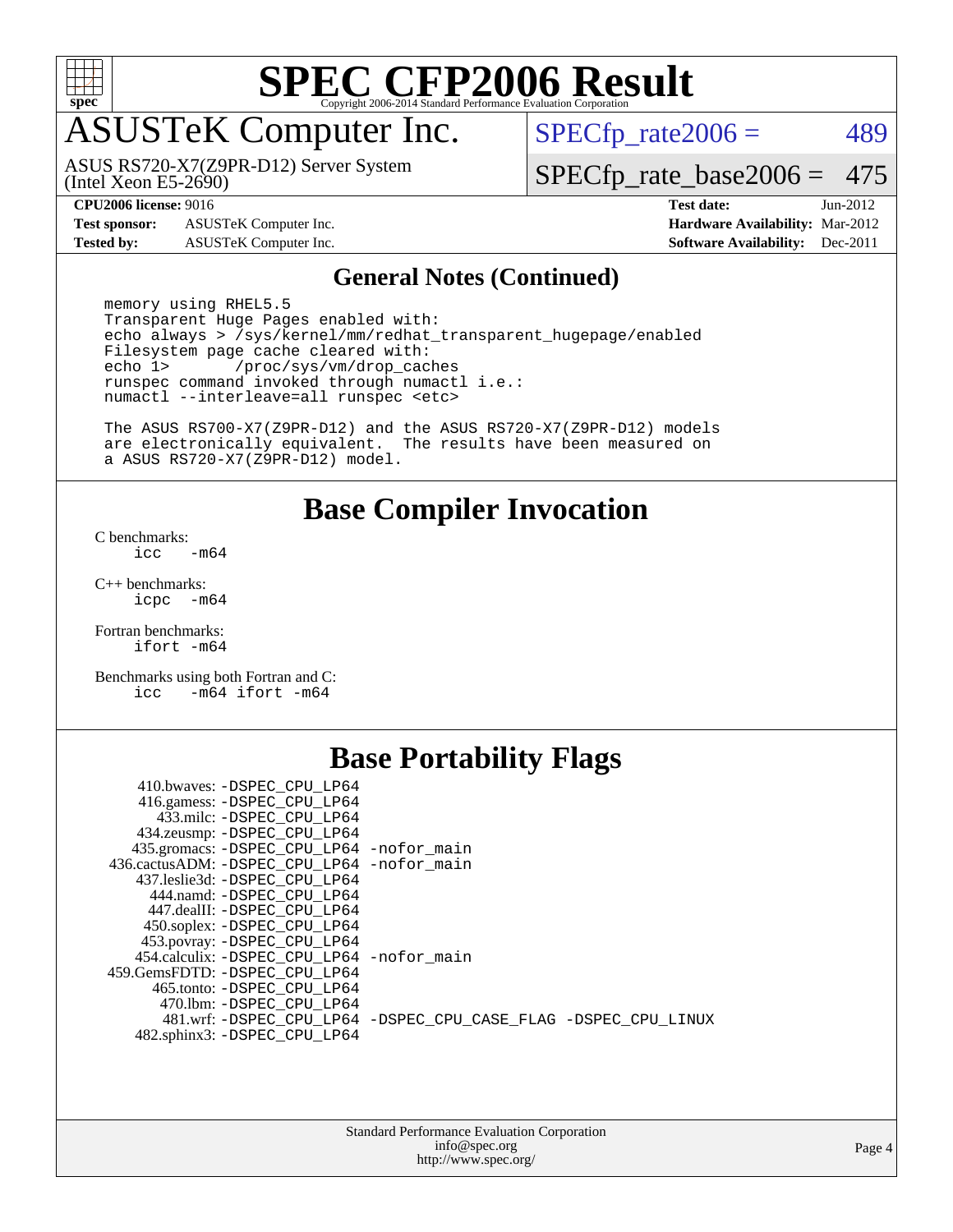

## ASUSTeK Computer Inc.

(Intel Xeon E5-2690) ASUS RS720-X7(Z9PR-D12) Server System  $SPECTp_rate2006 = 489$ 

[SPECfp\\_rate\\_base2006 =](http://www.spec.org/auto/cpu2006/Docs/result-fields.html#SPECfpratebase2006) 475

**[Test sponsor:](http://www.spec.org/auto/cpu2006/Docs/result-fields.html#Testsponsor)** ASUSTeK Computer Inc. **[Hardware Availability:](http://www.spec.org/auto/cpu2006/Docs/result-fields.html#HardwareAvailability)** Mar-2012 **[Tested by:](http://www.spec.org/auto/cpu2006/Docs/result-fields.html#Testedby)** ASUSTeK Computer Inc. **[Software Availability:](http://www.spec.org/auto/cpu2006/Docs/result-fields.html#SoftwareAvailability)** Dec-2011

**[CPU2006 license:](http://www.spec.org/auto/cpu2006/Docs/result-fields.html#CPU2006license)** 9016 **[Test date:](http://www.spec.org/auto/cpu2006/Docs/result-fields.html#Testdate)** Jun-2012

### **[Base Optimization Flags](http://www.spec.org/auto/cpu2006/Docs/result-fields.html#BaseOptimizationFlags)**

| C benchmarks:<br>-xAVX -ipo -03 -no-prec-div -static -opt-prefetch -auto-p32<br>-ansi-alias -opt-mem-layout-trans=3 |
|---------------------------------------------------------------------------------------------------------------------|
| $C_{++}$ benchmarks:                                                                                                |
| -xAVX -ipo -03 -no-prec-div -static -opt-prefetch -auto-p32<br>-ansi-alias -opt-mem-layout-trans=3                  |
| Fortran benchmarks:<br>-xAVX -ipo -03 -no-prec-div -static -opt-prefetch                                            |
| Benchmarks using both Fortran and C:                                                                                |
| -xAVX -ipo -03 -no-prec-div -static -opt-prefetch -auto-p32<br>-ansi-alias -opt-mem-layout-trans=3                  |

### **[Peak Compiler Invocation](http://www.spec.org/auto/cpu2006/Docs/result-fields.html#PeakCompilerInvocation)**

[C benchmarks \(except as noted below\)](http://www.spec.org/auto/cpu2006/Docs/result-fields.html#Cbenchmarksexceptasnotedbelow):  $\text{icc}$  -m64

482.sphinx3: [icc -m32](http://www.spec.org/cpu2006/results/res2012q3/cpu2006-20120703-23527.flags.html#user_peakCCLD482_sphinx3_intel_icc_a6a621f8d50482236b970c6ac5f55f93)

[C++ benchmarks \(except as noted below\):](http://www.spec.org/auto/cpu2006/Docs/result-fields.html#CXXbenchmarksexceptasnotedbelow) [icpc -m64](http://www.spec.org/cpu2006/results/res2012q3/cpu2006-20120703-23527.flags.html#user_CXXpeak_intel_icpc_64bit_bedb90c1146cab66620883ef4f41a67e)

450.soplex: [icpc -m32](http://www.spec.org/cpu2006/results/res2012q3/cpu2006-20120703-23527.flags.html#user_peakCXXLD450_soplex_intel_icpc_4e5a5ef1a53fd332b3c49e69c3330699)

[Fortran benchmarks](http://www.spec.org/auto/cpu2006/Docs/result-fields.html#Fortranbenchmarks): [ifort -m64](http://www.spec.org/cpu2006/results/res2012q3/cpu2006-20120703-23527.flags.html#user_FCpeak_intel_ifort_64bit_ee9d0fb25645d0210d97eb0527dcc06e)

[Benchmarks using both Fortran and C](http://www.spec.org/auto/cpu2006/Docs/result-fields.html#BenchmarksusingbothFortranandC): [icc -m64](http://www.spec.org/cpu2006/results/res2012q3/cpu2006-20120703-23527.flags.html#user_CC_FCpeak_intel_icc_64bit_0b7121f5ab7cfabee23d88897260401c) [ifort -m64](http://www.spec.org/cpu2006/results/res2012q3/cpu2006-20120703-23527.flags.html#user_CC_FCpeak_intel_ifort_64bit_ee9d0fb25645d0210d97eb0527dcc06e)

### **[Peak Portability Flags](http://www.spec.org/auto/cpu2006/Docs/result-fields.html#PeakPortabilityFlags)**

 410.bwaves: [-DSPEC\\_CPU\\_LP64](http://www.spec.org/cpu2006/results/res2012q3/cpu2006-20120703-23527.flags.html#suite_peakPORTABILITY410_bwaves_DSPEC_CPU_LP64) 416.gamess: [-DSPEC\\_CPU\\_LP64](http://www.spec.org/cpu2006/results/res2012q3/cpu2006-20120703-23527.flags.html#suite_peakPORTABILITY416_gamess_DSPEC_CPU_LP64) 433.milc: [-DSPEC\\_CPU\\_LP64](http://www.spec.org/cpu2006/results/res2012q3/cpu2006-20120703-23527.flags.html#suite_peakPORTABILITY433_milc_DSPEC_CPU_LP64) 434.zeusmp: [-DSPEC\\_CPU\\_LP64](http://www.spec.org/cpu2006/results/res2012q3/cpu2006-20120703-23527.flags.html#suite_peakPORTABILITY434_zeusmp_DSPEC_CPU_LP64) 435.gromacs: [-DSPEC\\_CPU\\_LP64](http://www.spec.org/cpu2006/results/res2012q3/cpu2006-20120703-23527.flags.html#suite_peakPORTABILITY435_gromacs_DSPEC_CPU_LP64) [-nofor\\_main](http://www.spec.org/cpu2006/results/res2012q3/cpu2006-20120703-23527.flags.html#user_peakLDPORTABILITY435_gromacs_f-nofor_main) 436.cactusADM: [-DSPEC\\_CPU\\_LP64](http://www.spec.org/cpu2006/results/res2012q3/cpu2006-20120703-23527.flags.html#suite_peakPORTABILITY436_cactusADM_DSPEC_CPU_LP64) [-nofor\\_main](http://www.spec.org/cpu2006/results/res2012q3/cpu2006-20120703-23527.flags.html#user_peakLDPORTABILITY436_cactusADM_f-nofor_main) 437.leslie3d: [-DSPEC\\_CPU\\_LP64](http://www.spec.org/cpu2006/results/res2012q3/cpu2006-20120703-23527.flags.html#suite_peakPORTABILITY437_leslie3d_DSPEC_CPU_LP64) 444.namd: [-DSPEC\\_CPU\\_LP64](http://www.spec.org/cpu2006/results/res2012q3/cpu2006-20120703-23527.flags.html#suite_peakPORTABILITY444_namd_DSPEC_CPU_LP64) 447.dealII: [-DSPEC\\_CPU\\_LP64](http://www.spec.org/cpu2006/results/res2012q3/cpu2006-20120703-23527.flags.html#suite_peakPORTABILITY447_dealII_DSPEC_CPU_LP64) 453.povray: [-DSPEC\\_CPU\\_LP64](http://www.spec.org/cpu2006/results/res2012q3/cpu2006-20120703-23527.flags.html#suite_peakPORTABILITY453_povray_DSPEC_CPU_LP64)

Continued on next page

Standard Performance Evaluation Corporation [info@spec.org](mailto:info@spec.org) <http://www.spec.org/>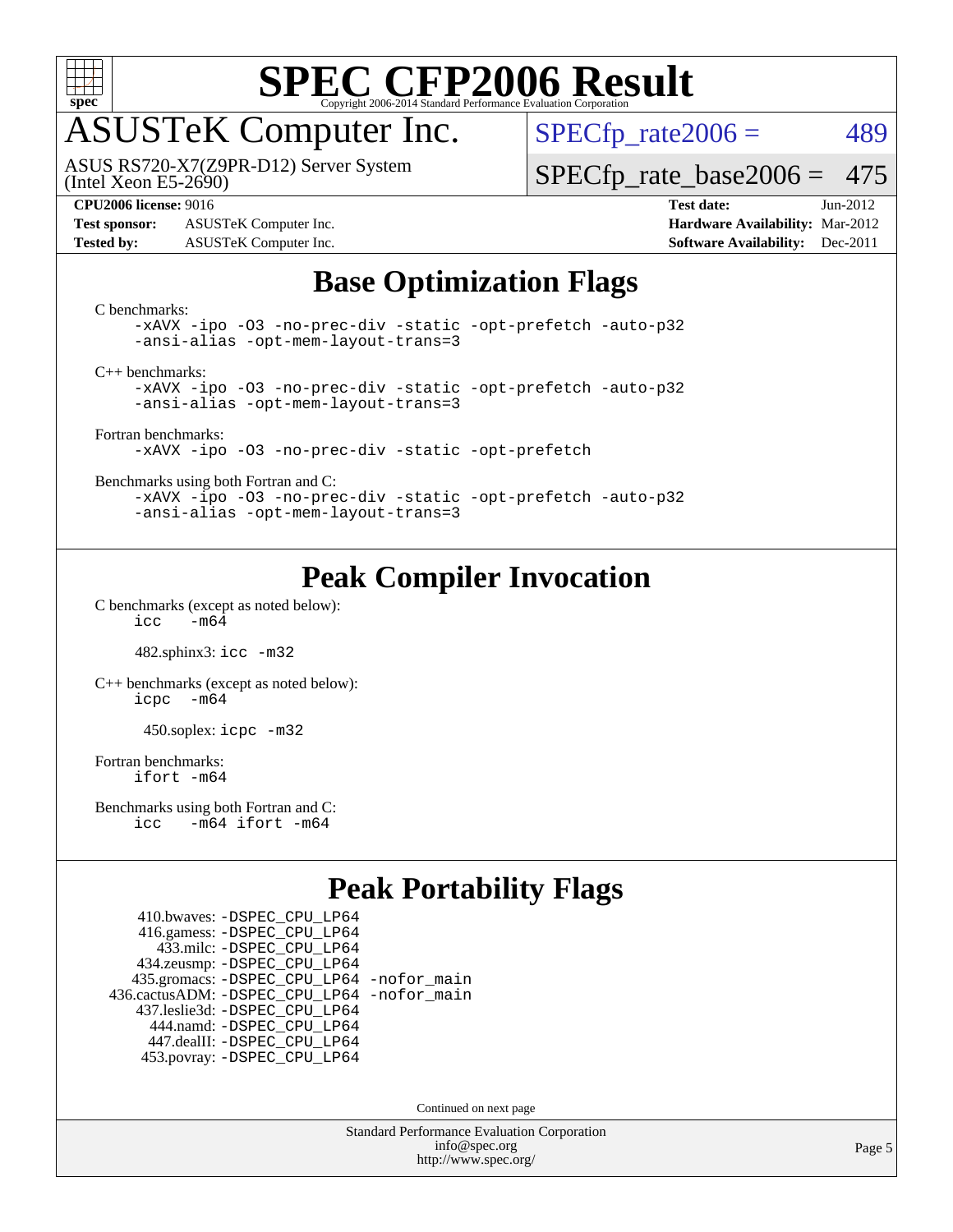

# ASUSTeK Computer Inc.

(Intel Xeon E5-2690) ASUS RS720-X7(Z9PR-D12) Server System  $SPECTp_rate2006 = 489$ 

[SPECfp\\_rate\\_base2006 =](http://www.spec.org/auto/cpu2006/Docs/result-fields.html#SPECfpratebase2006) 475

**[Test sponsor:](http://www.spec.org/auto/cpu2006/Docs/result-fields.html#Testsponsor)** ASUSTeK Computer Inc. **[Hardware Availability:](http://www.spec.org/auto/cpu2006/Docs/result-fields.html#HardwareAvailability)** Mar-2012

**[CPU2006 license:](http://www.spec.org/auto/cpu2006/Docs/result-fields.html#CPU2006license)** 9016 **[Test date:](http://www.spec.org/auto/cpu2006/Docs/result-fields.html#Testdate)** Jun-2012 **[Tested by:](http://www.spec.org/auto/cpu2006/Docs/result-fields.html#Testedby)** ASUSTeK Computer Inc. **[Software Availability:](http://www.spec.org/auto/cpu2006/Docs/result-fields.html#SoftwareAvailability)** Dec-2011

### **[Peak Portability Flags \(Continued\)](http://www.spec.org/auto/cpu2006/Docs/result-fields.html#PeakPortabilityFlags)**

 454.calculix: [-DSPEC\\_CPU\\_LP64](http://www.spec.org/cpu2006/results/res2012q3/cpu2006-20120703-23527.flags.html#suite_peakPORTABILITY454_calculix_DSPEC_CPU_LP64) [-nofor\\_main](http://www.spec.org/cpu2006/results/res2012q3/cpu2006-20120703-23527.flags.html#user_peakLDPORTABILITY454_calculix_f-nofor_main) 465.tonto: [-DSPEC\\_CPU\\_LP64](http://www.spec.org/cpu2006/results/res2012q3/cpu2006-20120703-23527.flags.html#suite_peakPORTABILITY465_tonto_DSPEC_CPU_LP64) 470.lbm: [-DSPEC\\_CPU\\_LP64](http://www.spec.org/cpu2006/results/res2012q3/cpu2006-20120703-23527.flags.html#suite_peakPORTABILITY470_lbm_DSPEC_CPU_LP64) 481.wrf: [-DSPEC\\_CPU\\_LP64](http://www.spec.org/cpu2006/results/res2012q3/cpu2006-20120703-23527.flags.html#suite_peakPORTABILITY481_wrf_DSPEC_CPU_LP64) [-DSPEC\\_CPU\\_CASE\\_FLAG](http://www.spec.org/cpu2006/results/res2012q3/cpu2006-20120703-23527.flags.html#b481.wrf_peakCPORTABILITY_DSPEC_CPU_CASE_FLAG) [-DSPEC\\_CPU\\_LINUX](http://www.spec.org/cpu2006/results/res2012q3/cpu2006-20120703-23527.flags.html#b481.wrf_peakCPORTABILITY_DSPEC_CPU_LINUX)

### **[Peak Optimization Flags](http://www.spec.org/auto/cpu2006/Docs/result-fields.html#PeakOptimizationFlags)**

[C benchmarks](http://www.spec.org/auto/cpu2006/Docs/result-fields.html#Cbenchmarks):

 433.milc: [-xAVX](http://www.spec.org/cpu2006/results/res2012q3/cpu2006-20120703-23527.flags.html#user_peakPASS2_CFLAGSPASS2_LDFLAGS433_milc_f-xAVX)(pass 2) [-prof-gen](http://www.spec.org/cpu2006/results/res2012q3/cpu2006-20120703-23527.flags.html#user_peakPASS1_CFLAGSPASS1_LDFLAGS433_milc_prof_gen_e43856698f6ca7b7e442dfd80e94a8fc)(pass 1) [-ipo](http://www.spec.org/cpu2006/results/res2012q3/cpu2006-20120703-23527.flags.html#user_peakPASS2_CFLAGSPASS2_LDFLAGS433_milc_f-ipo)(pass 2) [-O3](http://www.spec.org/cpu2006/results/res2012q3/cpu2006-20120703-23527.flags.html#user_peakPASS2_CFLAGSPASS2_LDFLAGS433_milc_f-O3)(pass 2) [-no-prec-div](http://www.spec.org/cpu2006/results/res2012q3/cpu2006-20120703-23527.flags.html#user_peakPASS2_CFLAGSPASS2_LDFLAGS433_milc_f-no-prec-div)(pass 2) [-prof-use](http://www.spec.org/cpu2006/results/res2012q3/cpu2006-20120703-23527.flags.html#user_peakPASS2_CFLAGSPASS2_LDFLAGS433_milc_prof_use_bccf7792157ff70d64e32fe3e1250b55)(pass 2) [-static](http://www.spec.org/cpu2006/results/res2012q3/cpu2006-20120703-23527.flags.html#user_peakOPTIMIZE433_milc_f-static) [-auto-ilp32](http://www.spec.org/cpu2006/results/res2012q3/cpu2006-20120703-23527.flags.html#user_peakCOPTIMIZE433_milc_f-auto-ilp32) [-opt-mem-layout-trans=3](http://www.spec.org/cpu2006/results/res2012q3/cpu2006-20120703-23527.flags.html#user_peakCOPTIMIZE433_milc_f-opt-mem-layout-trans_a7b82ad4bd7abf52556d4961a2ae94d5)

 $470$ .lbm: basepeak = yes

482.sphinx3: [-xAVX](http://www.spec.org/cpu2006/results/res2012q3/cpu2006-20120703-23527.flags.html#user_peakOPTIMIZE482_sphinx3_f-xAVX) [-ipo](http://www.spec.org/cpu2006/results/res2012q3/cpu2006-20120703-23527.flags.html#user_peakOPTIMIZE482_sphinx3_f-ipo) [-O3](http://www.spec.org/cpu2006/results/res2012q3/cpu2006-20120703-23527.flags.html#user_peakOPTIMIZE482_sphinx3_f-O3) [-no-prec-div](http://www.spec.org/cpu2006/results/res2012q3/cpu2006-20120703-23527.flags.html#user_peakOPTIMIZE482_sphinx3_f-no-prec-div) [-unroll2](http://www.spec.org/cpu2006/results/res2012q3/cpu2006-20120703-23527.flags.html#user_peakCOPTIMIZE482_sphinx3_f-unroll_784dae83bebfb236979b41d2422d7ec2)

[C++ benchmarks:](http://www.spec.org/auto/cpu2006/Docs/result-fields.html#CXXbenchmarks)

444.namd:  $-x$ AVX(pass 2)  $-p$ rof-gen(pass 1)  $-p$ po(pass 2)  $-03$ (pass 2) [-no-prec-div](http://www.spec.org/cpu2006/results/res2012q3/cpu2006-20120703-23527.flags.html#user_peakPASS2_CXXFLAGSPASS2_LDFLAGS444_namd_f-no-prec-div)(pass 2) [-prof-use](http://www.spec.org/cpu2006/results/res2012q3/cpu2006-20120703-23527.flags.html#user_peakPASS2_CXXFLAGSPASS2_LDFLAGS444_namd_prof_use_bccf7792157ff70d64e32fe3e1250b55)(pass 2) [-fno-alias](http://www.spec.org/cpu2006/results/res2012q3/cpu2006-20120703-23527.flags.html#user_peakCXXOPTIMIZE444_namd_f-no-alias_694e77f6c5a51e658e82ccff53a9e63a) [-auto-ilp32](http://www.spec.org/cpu2006/results/res2012q3/cpu2006-20120703-23527.flags.html#user_peakCXXOPTIMIZE444_namd_f-auto-ilp32)

447.dealII: basepeak = yes

 $450$ .soplex:  $-x$ AVX(pass 2)  $-p$ rof-gen(pass 1)  $-i$ po(pass 2)  $-03$ (pass 2) [-no-prec-div](http://www.spec.org/cpu2006/results/res2012q3/cpu2006-20120703-23527.flags.html#user_peakPASS2_CXXFLAGSPASS2_LDFLAGS450_soplex_f-no-prec-div)(pass 2) [-prof-use](http://www.spec.org/cpu2006/results/res2012q3/cpu2006-20120703-23527.flags.html#user_peakPASS2_CXXFLAGSPASS2_LDFLAGS450_soplex_prof_use_bccf7792157ff70d64e32fe3e1250b55)(pass 2) [-opt-malloc-options=3](http://www.spec.org/cpu2006/results/res2012q3/cpu2006-20120703-23527.flags.html#user_peakOPTIMIZE450_soplex_f-opt-malloc-options_13ab9b803cf986b4ee62f0a5998c2238)

 453.povray: [-xAVX](http://www.spec.org/cpu2006/results/res2012q3/cpu2006-20120703-23527.flags.html#user_peakPASS2_CXXFLAGSPASS2_LDFLAGS453_povray_f-xAVX)(pass 2) [-prof-gen](http://www.spec.org/cpu2006/results/res2012q3/cpu2006-20120703-23527.flags.html#user_peakPASS1_CXXFLAGSPASS1_LDFLAGS453_povray_prof_gen_e43856698f6ca7b7e442dfd80e94a8fc)(pass 1) [-ipo](http://www.spec.org/cpu2006/results/res2012q3/cpu2006-20120703-23527.flags.html#user_peakPASS2_CXXFLAGSPASS2_LDFLAGS453_povray_f-ipo)(pass 2) [-O3](http://www.spec.org/cpu2006/results/res2012q3/cpu2006-20120703-23527.flags.html#user_peakPASS2_CXXFLAGSPASS2_LDFLAGS453_povray_f-O3)(pass 2) [-no-prec-div](http://www.spec.org/cpu2006/results/res2012q3/cpu2006-20120703-23527.flags.html#user_peakPASS2_CXXFLAGSPASS2_LDFLAGS453_povray_f-no-prec-div)(pass 2) [-prof-use](http://www.spec.org/cpu2006/results/res2012q3/cpu2006-20120703-23527.flags.html#user_peakPASS2_CXXFLAGSPASS2_LDFLAGS453_povray_prof_use_bccf7792157ff70d64e32fe3e1250b55)(pass 2) [-unroll4](http://www.spec.org/cpu2006/results/res2012q3/cpu2006-20120703-23527.flags.html#user_peakCXXOPTIMIZE453_povray_f-unroll_4e5e4ed65b7fd20bdcd365bec371b81f) [-ansi-alias](http://www.spec.org/cpu2006/results/res2012q3/cpu2006-20120703-23527.flags.html#user_peakCXXOPTIMIZE453_povray_f-ansi-alias)

[Fortran benchmarks](http://www.spec.org/auto/cpu2006/Docs/result-fields.html#Fortranbenchmarks):

 410.bwaves: [-xAVX](http://www.spec.org/cpu2006/results/res2012q3/cpu2006-20120703-23527.flags.html#user_peakPASS2_FFLAGSPASS2_LDFLAGS410_bwaves_f-xAVX)(pass 2) [-prof-gen](http://www.spec.org/cpu2006/results/res2012q3/cpu2006-20120703-23527.flags.html#user_peakPASS1_FFLAGSPASS1_LDFLAGS410_bwaves_prof_gen_e43856698f6ca7b7e442dfd80e94a8fc)(pass 1) [-ipo](http://www.spec.org/cpu2006/results/res2012q3/cpu2006-20120703-23527.flags.html#user_peakPASS2_FFLAGSPASS2_LDFLAGS410_bwaves_f-ipo)(pass 2) [-O3](http://www.spec.org/cpu2006/results/res2012q3/cpu2006-20120703-23527.flags.html#user_peakPASS2_FFLAGSPASS2_LDFLAGS410_bwaves_f-O3)(pass 2) [-no-prec-div](http://www.spec.org/cpu2006/results/res2012q3/cpu2006-20120703-23527.flags.html#user_peakPASS2_FFLAGSPASS2_LDFLAGS410_bwaves_f-no-prec-div)(pass 2) [-prof-use](http://www.spec.org/cpu2006/results/res2012q3/cpu2006-20120703-23527.flags.html#user_peakPASS2_FFLAGSPASS2_LDFLAGS410_bwaves_prof_use_bccf7792157ff70d64e32fe3e1250b55)(pass 2) [-static](http://www.spec.org/cpu2006/results/res2012q3/cpu2006-20120703-23527.flags.html#user_peakOPTIMIZE410_bwaves_f-static)

 416.gamess: [-xAVX](http://www.spec.org/cpu2006/results/res2012q3/cpu2006-20120703-23527.flags.html#user_peakPASS2_FFLAGSPASS2_LDFLAGS416_gamess_f-xAVX)(pass 2) [-prof-gen](http://www.spec.org/cpu2006/results/res2012q3/cpu2006-20120703-23527.flags.html#user_peakPASS1_FFLAGSPASS1_LDFLAGS416_gamess_prof_gen_e43856698f6ca7b7e442dfd80e94a8fc)(pass 1) [-ipo](http://www.spec.org/cpu2006/results/res2012q3/cpu2006-20120703-23527.flags.html#user_peakPASS2_FFLAGSPASS2_LDFLAGS416_gamess_f-ipo)(pass 2) [-O3](http://www.spec.org/cpu2006/results/res2012q3/cpu2006-20120703-23527.flags.html#user_peakPASS2_FFLAGSPASS2_LDFLAGS416_gamess_f-O3)(pass 2)  $-$ no-prec-div $(pass 2)$  [-prof-use](http://www.spec.org/cpu2006/results/res2012q3/cpu2006-20120703-23527.flags.html#user_peakPASS2_FFLAGSPASS2_LDFLAGS416_gamess_prof_use_bccf7792157ff70d64e32fe3e1250b55) $(pass 2)$  [-unroll2](http://www.spec.org/cpu2006/results/res2012q3/cpu2006-20120703-23527.flags.html#user_peakOPTIMIZE416_gamess_f-unroll_784dae83bebfb236979b41d2422d7ec2) [-inline-level=0](http://www.spec.org/cpu2006/results/res2012q3/cpu2006-20120703-23527.flags.html#user_peakOPTIMIZE416_gamess_f-inline-level_318d07a09274ad25e8d15dbfaa68ba50) [-scalar-rep-](http://www.spec.org/cpu2006/results/res2012q3/cpu2006-20120703-23527.flags.html#user_peakOPTIMIZE416_gamess_f-disablescalarrep_abbcad04450fb118e4809c81d83c8a1d) [-static](http://www.spec.org/cpu2006/results/res2012q3/cpu2006-20120703-23527.flags.html#user_peakOPTIMIZE416_gamess_f-static)

434.zeusmp: basepeak = yes

437.leslie3d: [-xAVX](http://www.spec.org/cpu2006/results/res2012q3/cpu2006-20120703-23527.flags.html#user_peakOPTIMIZE437_leslie3d_f-xAVX) [-ipo](http://www.spec.org/cpu2006/results/res2012q3/cpu2006-20120703-23527.flags.html#user_peakOPTIMIZE437_leslie3d_f-ipo) [-O3](http://www.spec.org/cpu2006/results/res2012q3/cpu2006-20120703-23527.flags.html#user_peakOPTIMIZE437_leslie3d_f-O3) [-no-prec-div](http://www.spec.org/cpu2006/results/res2012q3/cpu2006-20120703-23527.flags.html#user_peakOPTIMIZE437_leslie3d_f-no-prec-div) [-static](http://www.spec.org/cpu2006/results/res2012q3/cpu2006-20120703-23527.flags.html#user_peakOPTIMIZE437_leslie3d_f-static) [-opt-prefetch](http://www.spec.org/cpu2006/results/res2012q3/cpu2006-20120703-23527.flags.html#user_peakOPTIMIZE437_leslie3d_f-opt-prefetch)

```
 459.GemsFDTD: -xAVX(pass 2) -prof-gen(pass 1) -ipo(pass 2) -O3(pass 2)
  -no-prec-div(pass 2) -prof-use(pass 2) -opt-malloc-options=3
```
Continued on next page

Standard Performance Evaluation Corporation [info@spec.org](mailto:info@spec.org) <http://www.spec.org/>

Page 6